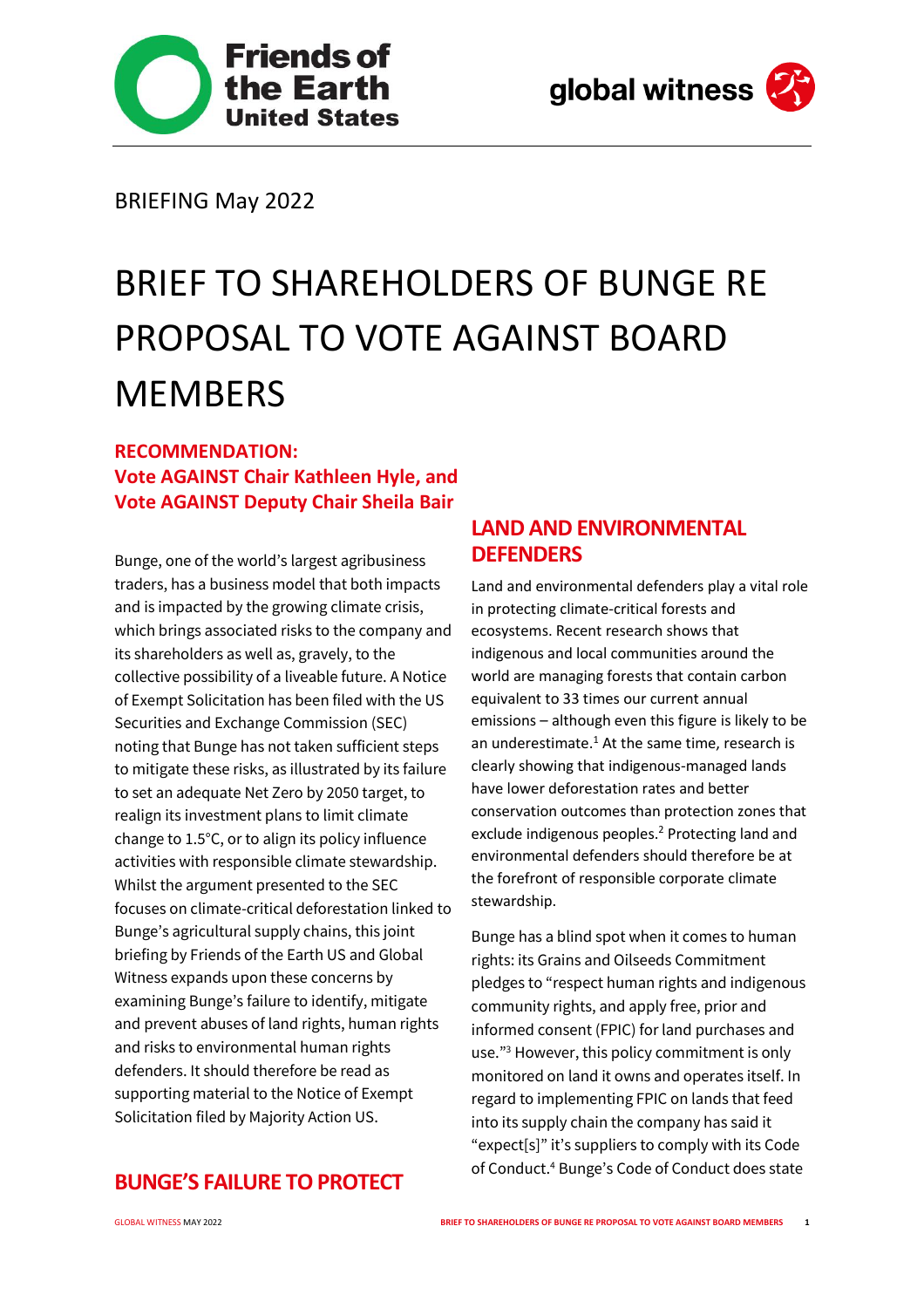Bunge's expectation for its suppliers to "uphold human rights," but it does not mention land rights, does not refer to FPIC, and makes no mention of indigenous or customary communities.<sup>5</sup> While the Code requires that Bunge's suppliers comply with its environment policy,<sup>6</sup> that policy also makes no reference to land rights or FPIC.<sup>7</sup>

There are instances when Bunge has failed to mitigate, investigate or remedy the impacts of its suppliers' operations on land and environmental defenders, as shown by Global Witness' research. <sup>8</sup> Our research into its Indonesia palm oil supply chain revealed that it is failing to ensure that the hundreds of Indonesian palm oil mills they source from are free from abuse against land and environmental defenders.

The majority of these issues were reported within the last five years, and almost 1 in 5 of the mills were linked to conflicts still reported as active in 2019 and 2020.<sup>9</sup>

Further Global Witness research last year showed that Bunge is dealing in conflict-tainted soy sourced from soy producers in Bahia State, Brazil. Additionally, recent analysis by Friends of the Earth US and the Network for Human Rights and Social Justice in Brazil demonstrates that Bunge's monopoly and monopsony in Piauí State may serve to incentivize illegal land grabbing practices precisely in areas where indigenous, *quilombola* (rural Afro-Brazilian) and peasant communities are engaged in legal battles to secure regularization of collective land titles.<sup>10</sup> In contributing to land conflict and alleged human rights abuses, Bunge may thereby be in violation of its responsibilities under UN and OECD human rights standards.<sup>11</sup>

### **BUNGE'S FAILURE TO TACKLE DEFORESTATION IN ITS SUPPLY CHAIN**

In September 2015, Bunge committed to eliminate deforestation from its global supply chain, though it did not indicate a timeframe to achieve this. The pledge expanded on its 2014 policy to remove deforestation from its palm oil supply. Soy presents most of Bunge's exposure to deforestation. In 2021, the French government published data from Trase estimating that over half of Bunge's 2018 Brazilian soy imports into France presented a high risk of deforestation – significantly higher by volume and proportion of risk than any other importer. In April 2021, Mighty Earth's Deforestation Tracker estimated Bunge's soy supply was linked to almost 60,000 hectares of deforestation in Brazil from March 2019 to March 2021 – the highest of all soy traders - with just over 20,000 hectares of that possibly being illegal. An example of Bunge's exposure to historical and ongoing deforestation risk is that of Santa Filomena municipality in Brazil's Piauí state, where the company overwhelmingly dominates soy trade. Trase registers Bunge as the ultimate trader and exporter of 100% of soy produced in the municipality in all but one year between 2010 and 2018 – a period over which 28,214 hectares were deforested for soy, including nearly 4,500 hectares since Bunge's nodeforestation policy applied to soy. Most recently, from October 2021, around 2000 hectares was cleared on "Fazenda Kajubar" apparently illegally as the farm's land title had been placed under an Annulment Action published by the State Public Prosecutor's office. Three other properties under the same ownership in Santa Filomena municipality reportedly deforested a further 3,678 hectares between June 2021 and January 2022, according to Aidenvironment, with Bunge again thought to be the likely ultimate trader of soy produced on the farms.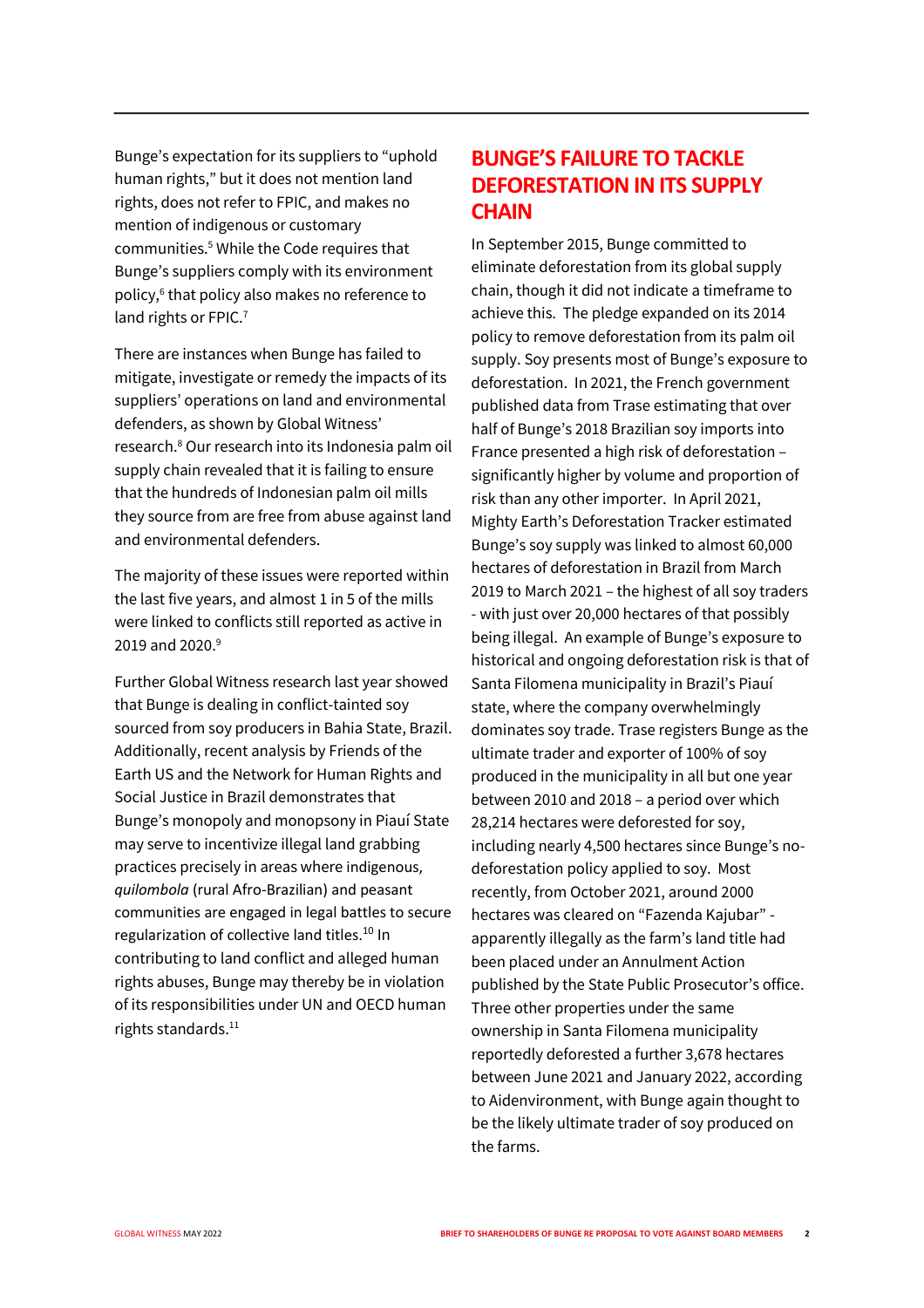Bunge's soy supply chain is opaque to outsiders not party to its contracts, impeding transparency and accountability in this major commodity supply chain. Bunge is a member of the Soft Commodities Forum (SCF), which aims to advance "collective action on a conversion-free soy supply chain" in the Cerrado region.

Twice yearly, SCF members report on their efforts to improve traceability in their soy supply chains. However, traceability – at least internal traceability – does not equal transparency. SCF members do not identify their suppliers publicly; they publish only aggregate data about the percentages of their direct and indirect suppliers that are 'traceable'. Without public supply chain data, it is impossible to assess SCF members' claims, and its approach therefore legitimizes and perpetuates supply chain opacity that has not been tolerated for other 'forest risk commodities', notably palm oil.

Furthermore, traders do not publish information about suppliers in their soy supply chains, as most do in their palm oil supply chains, for example. It is virtually impossible to assess independently any of the traders' sustainability or traceability claims, and this is a major impediment to soy supply chain transparency.

## **INSIDER LOBBYING AGAINST ROBUST DUE DILIGENCE ON DEFORESTATION**

Bunge has used its senior position in influential trade associations to lobby the European Union (EU) to weaken proposed rules to exclude deforestation from agricultural commodities and ensure transparent traceability of supply.<sup>12</sup> The trade associations argued that ensuring traceability to geolocated farms – essential to identify deforestation – presented privacy and commercial confidentiality problems for companies involved. They also argued that segregating deforestation-free commodities from those linked to deforestation – equally important in eliminating deforestation from supply chains –

would push up prices and reduce sources of supply. The groups urged the EU to remove both requirements from a proposed EU regulation on deforestation – the result of which would ensure Bunge could continue trading commodities produced through deforestation and sell those to markets nominally prohibiting it.

## **GREENWASHING THE FOSSIL FUEL INDUSTRY: BUNGE'S RELATIONSHIP WITH BIG OIL**

Bunge's commercial relationship with the fossil fuel industry also undermines any commitments the company has in tackling climate change and exposes it to further climate risk.

Last year, Bunge announced a proposed joint venture in renewable fuels with fossil fuel giant Chevron.<sup>13</sup> Both companies extol the deal as an example of their shared commitments to sustainability and reducing carbon in the energy value chain.<sup>14</sup> Yet just one month after Bunge announced its deal, US Congress published lobbying data in a damning analysis that seriously undermines the fossil fuel giant's climate pledges and damages its credibility as a renewable investor.<sup>15</sup> The Congressional report upholds the findings of multiple publications that have unearthed how major fossil fuel companies – including Chevron - have strategically spread misinformation and worked to obstruct progress towards climate action.<sup>16</sup> The biggest American and European players have spent millions lobbying to delay or undercut climate policy. Since 2011, four of the world's major oil companies – including Chevron - have spent a combined \$452.6 million lobbying the US federal government.<sup>17</sup>

According to the Climate Action 100+ Net Zero Company Benchmark, Chevron meets none of the Benchmark's targets disclosure. It has failed to develop a 'net-zero' commitment, nor a commitment to align its activities with the temperature goals set in the Paris Agreement.<sup>18</sup> Rather than cut oil and gas production, instead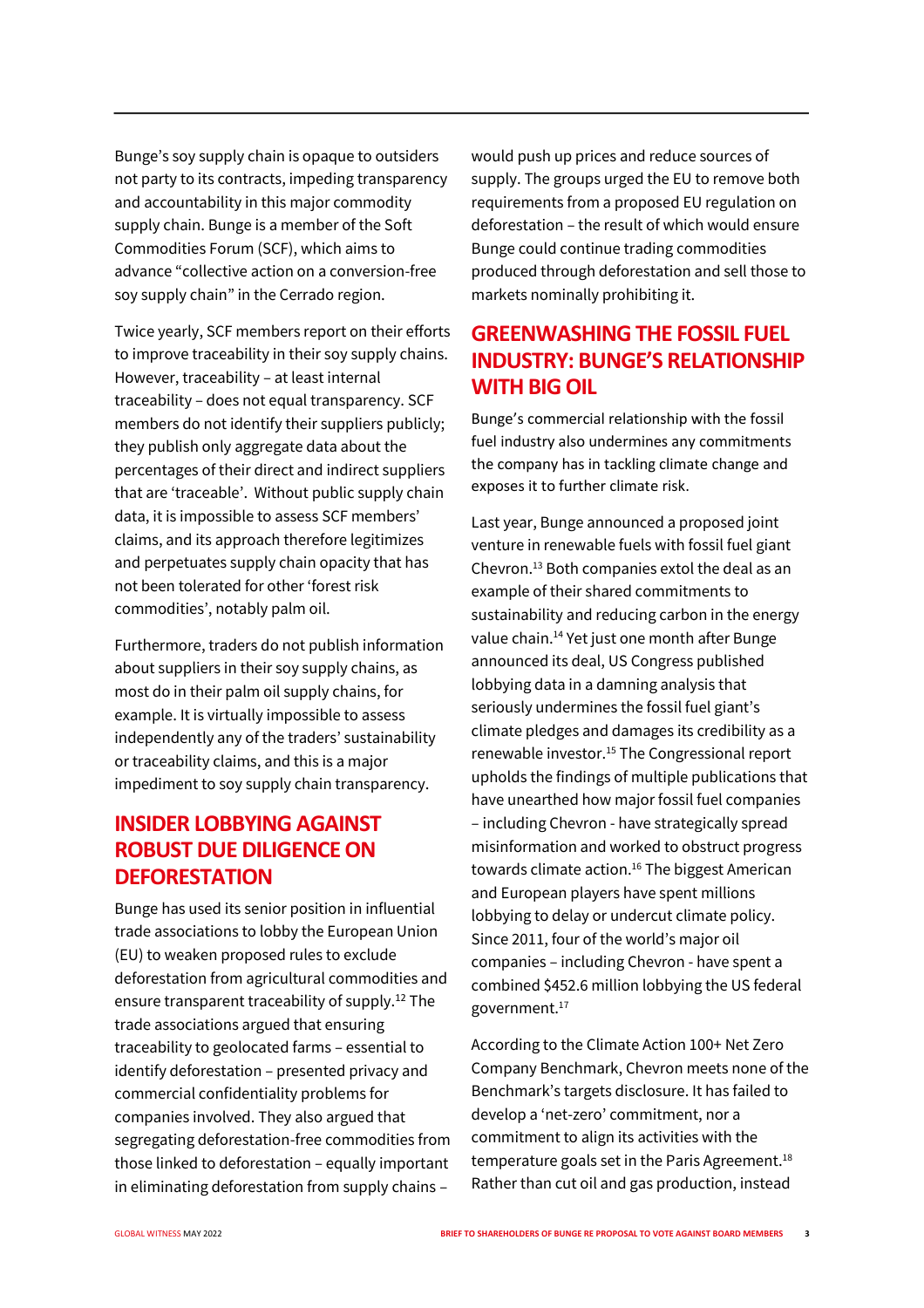its current climate change mitigation policy is "to be among the most efficient producers" while continuing to develop new fossil fuel reserves.<sup>19</sup>

Despite its partner's track record Bunge closed the deal on its joint venture in February 2022, ensuring that its facilities will be used as part of the energy industry's greenwashing portfolio.<sup>20</sup>

#### **CONCLUSION**

Bunge appears to have made some strides towards reducing its exposure to deforestation risk, human rights risk, climate risk, and the associated material ESG risks. However by failing to adopt a net zero target; adopting a deforestation cut-off date far behind industry best practice; failing to mitigate human rights impacts in its agricultural supply chains; actively working to undermine responsible climate and deforestation policy; and deepening its business ties to a problematic energy-sector actor such as Chevron which brings its own set of climate risks, Bunge is failing in its efforts to address the full scope of risks and impacts of its business.

Global Witness approached Bunge for comment and in response, Bunge has stated that in 2021 it set 'Science Based Targets' for its operations and supply chain as part of its climate commitment, and is including emissions from land-use change in its Scope 3 accounting. It stated that it does not source soy from illegally deforested areas and that it is committed to reaching deforestationfree supply chains in 2025. On human rights, the company states that in its soybean purchase contracts in Brazil, 'Bunge has clauses that require its suppliers to respect and protect human rights, including the possibility of unilateral termination by the company in the event of non-compliance with its contracts.'

#### **RECOMMENDATIONS**

> Commit to the Cerrado Soy Moratorium and align operations with the 2020 deforestation cut-off date in accordance with the Accountability Framework Initiative, and act to immediately halt sourcing from lands that have been deforested since 2020;

- > Ensure full traceability to farm for all direct and indirect suppliers across all commodity and country supply chains and ensure this information is transparently and regularly published;
- > Ensure the Soft Commodities Forum builds strong human rights and land rights due diligence into member action plans, and that soy traceability is transparently reported to farm-level;
- > Adopt, publish, and implement credible measures to monitor for, prevent, and provide remedy for land rights abuses in its global supply chains across all commodities traded, incorporating a zero-tolerance stance on illegal land acquisition, and excluding all suppliers operating on land where the free, prior and informed consent (FPIC) of affected communities has not been obtained;
- > Adopt and implement a public policy position on human rights defenders that includes a zero-tolerance stance on threats and violence against defenders, with the explicit inclusion of those at highest risk, namely land and environmental defenders;
- > Avoid reliance on suppliers' policies and audits to assess compliance with respect to land rights and Free, Prior and Informed Consent. Conduct its own verification and risk assessments on the ground and publish the results;
- > Provide for and deliver effective remedy for communities, including compensation where relevant, where suppliers have: – used community claimed land in the absence of FPIC; – subjected communities to costly litigation that challenges their land rights claims; – subjected communities to threats, intimidation, attacks or other human rights violations;
- > The process of providing and delivering remedy should ensure communities or individuals are not put at risk of reprisals when freely enunciating the harms they have been subject to and their associated needs. This may require engaging experts in the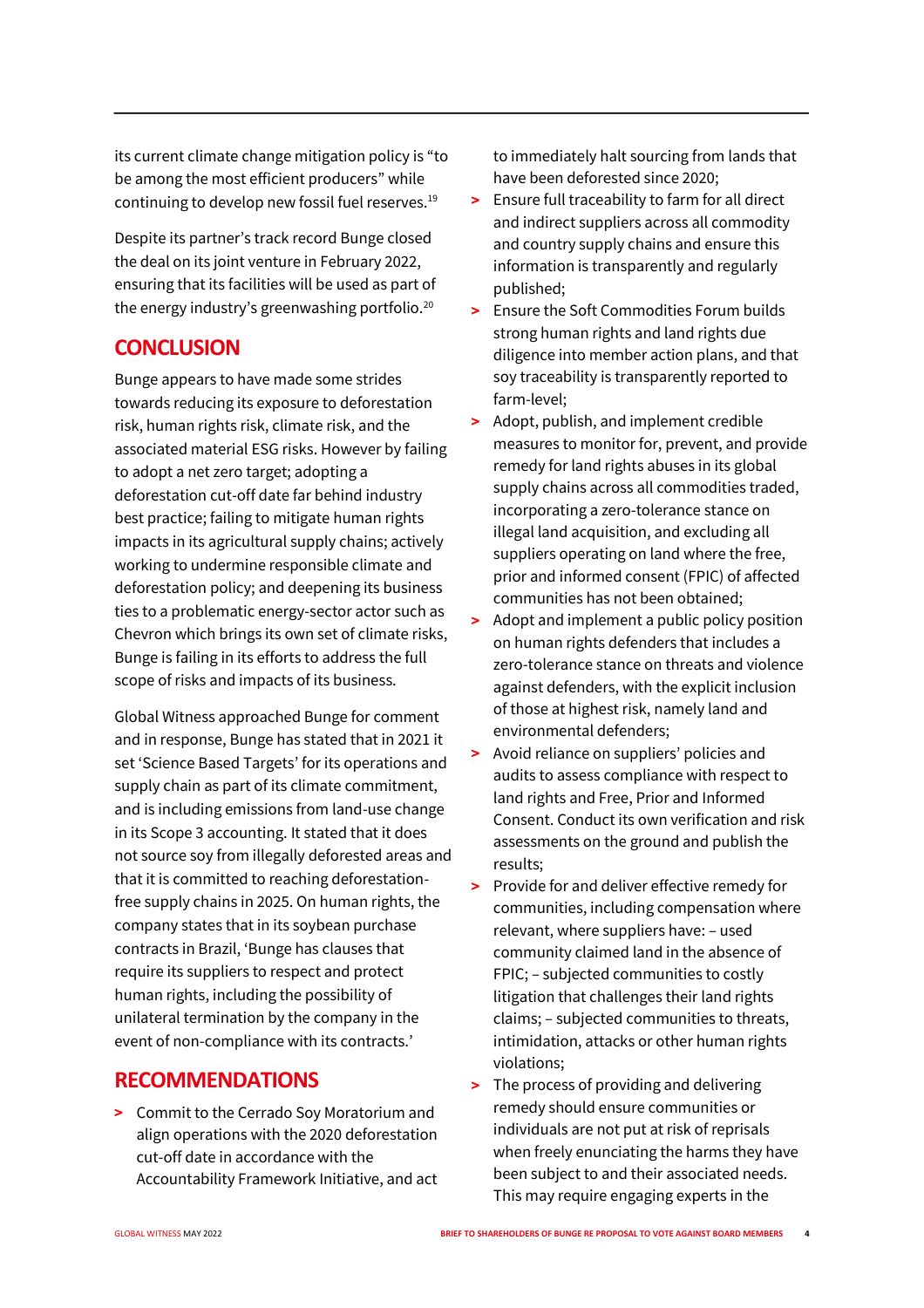security and protection of environmental human rights defenders before and during consultation processes, ensuring third party lawyers and civil society representatives chosen by the defenders involved, employing secure communications practices and other security and equity measures. Remedies agreed with communities should be honoUred, and not limit the rights of communities to further pursue land rights claims.

> Publicly support binding regulation in nation states requiring corporate supply chain due diligence on human rights, land rights and the environment.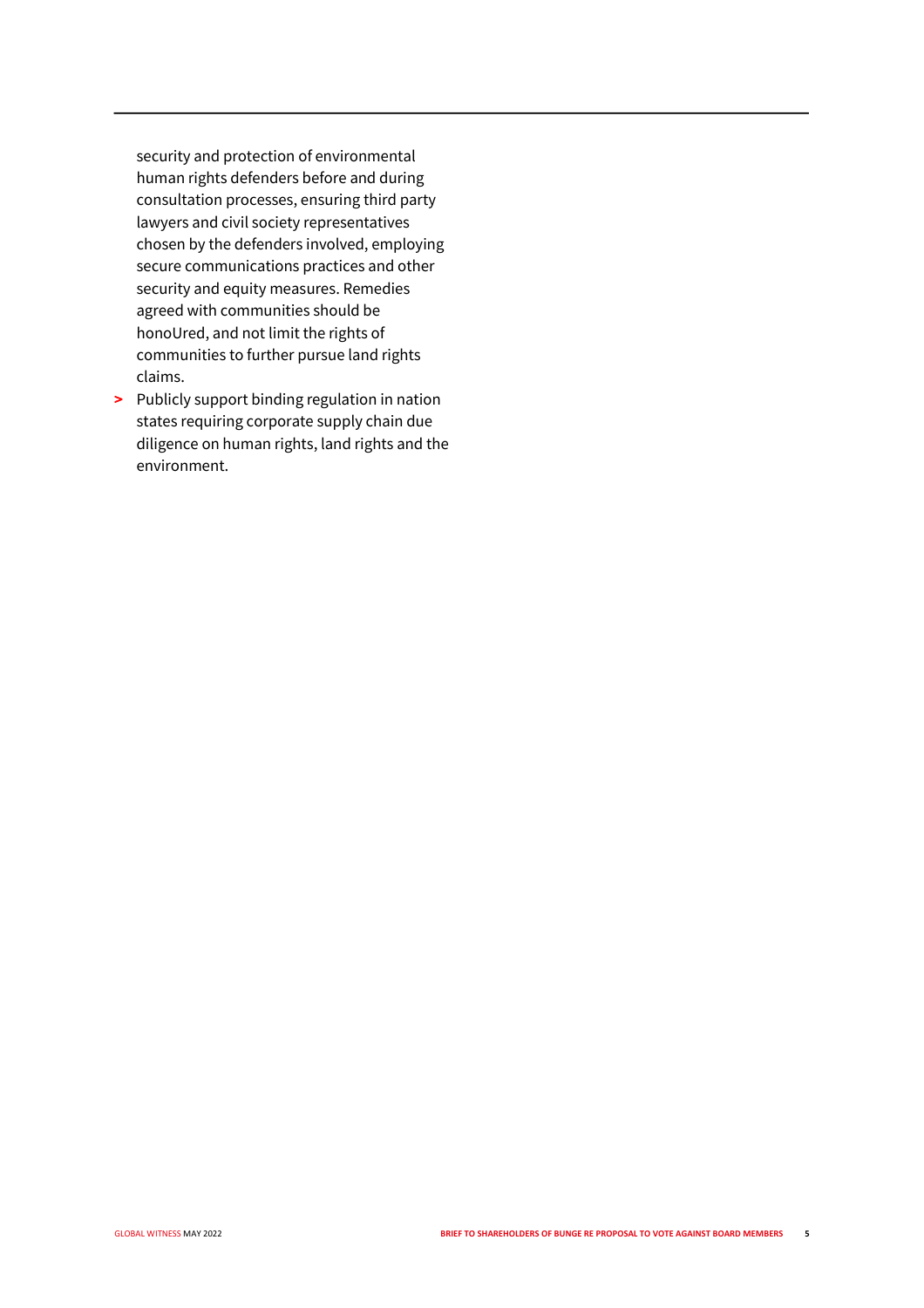#### **ENDNOTES**

<sup>1</sup> For definitions on 'indigenous and local communities', see for example: Indigenous peoples and local communities, IPBES, https://ipbes.net/glossary/ indigenous-peoples-local-communities (accessed: 10 May 2020); 'Bio-cultural diversity conserved by indigenous peoples & local communities – examples & analysis Companion document to IUCN/CEESP Briefing Note No. 10', ICCA FORUM, 2010,

[https://portals.iucn.org/library/sites/library/files/docume](https://portals.iucn.org/library/sites/library/files/documents/2010-048.pdf) [nts/2010-048.pdf](https://portals.iucn.org/library/sites/library/files/documents/2010-048.pdf) (accessed: 5 April 2022). 'A Global Baseline of Carbon Storage in Collective Lands', Rights and Resources Initiative, September 2018, [https://rightsandresources.org/wp](https://rightsandresources.org/wp-content/uploads/2018/09/A-Global-Baseline_RRI_Sept-2018.pdf)[content/uploads/2018/09/A-Global-Baseline\\_RRI\\_Sept-](https://rightsandresources.org/wp-content/uploads/2018/09/A-Global-Baseline_RRI_Sept-2018.pdf)[2018.pdf](https://rightsandresources.org/wp-content/uploads/2018/09/A-Global-Baseline_RRI_Sept-2018.pdf) (accessed: 5 April 2022).

2 Investing in indigenous communities is most efficient way to protect forests, report finds', Mongabay, 2 July 201[8 https://news.mongabay.com/2018/07/investing-in](https://news.mongabay.com/2018/07/investing-in-indigenous-communities-most-efficient-way-to-protect-forests-report-finds/)[indigenous-communities-most-efficient-way-to-protect](https://news.mongabay.com/2018/07/investing-in-indigenous-communities-most-efficient-way-to-protect-forests-report-finds/)[forests-report-finds/](https://news.mongabay.com/2018/07/investing-in-indigenous-communities-most-efficient-way-to-protect-forests-report-finds/) (accessed: 5 April 2022); 'Securing Rights, Combating Climate Change:

How Strengthening Community Forest Rights Mitigates Climate Change', 2014,

World Resources Institute[, www.wri.org/securing-rights](http://www.wri.org/securing-rights)  (accessed 5 April 2022).

<sup>3</sup> Bunge, Commitment to Sustainable Value Chains: Grains & Oilseeds, November 2018, https://www.bunge.com/sites/default/files/ sustainablevaluechains.go.11.18.pdf, accessed on 18 June 2021.

<sup>4</sup> Bunge written responses to questions from Global Witness, 14 & 18 June 2021, as cited in 'Seeds of Conflict: How global commodity traders contribute to human rights abuses in Brazil's soy sector', Global Witness. November 2021.

[https://www.globalwitness.org/en/campaigns/environme](https://www.globalwitness.org/en/campaigns/environmental-activists/global-commodity-traders-are-fuelling-land-conflicts-in-brazils-cerrado/#:~:text=Our%20investigation%20reveals%20that%20global,and%20OECD%20human%20rights%20standards) [ntal-activists/global-commodity-traders-are-fuelling](https://www.globalwitness.org/en/campaigns/environmental-activists/global-commodity-traders-are-fuelling-land-conflicts-in-brazils-cerrado/#:~:text=Our%20investigation%20reveals%20that%20global,and%20OECD%20human%20rights%20standards)[land-conflicts-in-brazils-](https://www.globalwitness.org/en/campaigns/environmental-activists/global-commodity-traders-are-fuelling-land-conflicts-in-brazils-cerrado/#:~:text=Our%20investigation%20reveals%20that%20global,and%20OECD%20human%20rights%20standards)

[cerrado/#:~:text=Our%20investigation%20reveals%20tha](https://www.globalwitness.org/en/campaigns/environmental-activists/global-commodity-traders-are-fuelling-land-conflicts-in-brazils-cerrado/#:~:text=Our%20investigation%20reveals%20that%20global,and%20OECD%20human%20rights%20standards) [t%20global,and%20OECD%20human%20rights%20stand](https://www.globalwitness.org/en/campaigns/environmental-activists/global-commodity-traders-are-fuelling-land-conflicts-in-brazils-cerrado/#:~:text=Our%20investigation%20reveals%20that%20global,and%20OECD%20human%20rights%20standards) [ards.](https://www.globalwitness.org/en/campaigns/environmental-activists/global-commodity-traders-are-fuelling-land-conflicts-in-brazils-cerrado/#:~:text=Our%20investigation%20reveals%20that%20global,and%20OECD%20human%20rights%20standards) Accessed on 2 April 2022.

<sup>5</sup> Bunge Code of Conduct, 2014, https://investors.bunge.com/sites/ bungeltdir/files/corporate-governance/code-ofconduct/english.pdf, accessed on 24 June 2021.

<sup>6</sup> Bunge Environment Policy, https://www.bunge.com/sustainability/ environmentalpolicy, accessed 24 June 2021.

<sup>7</sup> Bunge Code of Conduct, 2014, https://investors.bunge.com/sites/ bungeltdir/files/corporate-governance/code-ofconduct/english.pdf, accessed on 24 June 2021.

8 'Indonesia palm oil traders are failing land and environmental defenders', Global Witness, December 10th 2020

[https://www.globalwitness.org/en/campaigns/environme](https://www.globalwitness.org/en/campaigns/environmental-activists/indonesia-palm-oil-traders-are-failing-land-and-environmental-defenders/) [ntal-activists/indonesia-palm-oil-traders-are-failing-land](https://www.globalwitness.org/en/campaigns/environmental-activists/indonesia-palm-oil-traders-are-failing-land-and-environmental-defenders/)[and-environmental-defenders/](https://www.globalwitness.org/en/campaigns/environmental-activists/indonesia-palm-oil-traders-are-failing-land-and-environmental-defenders/)

9 'Trading Risks: How ADM & Bunge are failing Land & Environmental Defenders in Indonesia', Global Witness, December 10th 2020

<sup>10</sup> Fábio Pitta and Maria Luisa Mendonça, Network for Social Justice for Justice and Human Rights & Friends of the Earth United States, 'Industrial Soy Expansion in Brazil: Financialization, Deforestation, and Dispossession, April 2022. http://foe.org/wp-

content/uploads/2022/04/IndustrialSoyExpansion.Brazil. FoE\_.pdf

<sup>11</sup> 'Global commodity traders are fuelling land conflicts in Brazil's Cerrado', Global Witness, November 23rd 2021

<sup>12</sup> In March 2022, Unearthed revealed how, in October and November 2021, Fediol - the EU Vegetable oil and protein meal industry association, and Coceral - the European cereals and oilseeds traders association, joined the EU animal feed manufacturers federation (FEFAC) in lobbying both the EU Climate Commissioner, Frans Timmermans, and senior officials in the European Commission's Environment ministry Zach Boren, Unearthed, 'Soya giants lobbied against deforestation rules during COP26'4 March 2022, available at

[https://unearthed.greenpeace.org/2022/03/04/eu](https://unearthed.greenpeace.org/2022/03/04/eu-deforestation-lobbying-cop26/)[deforestation-lobbying-cop26/,](https://unearthed.greenpeace.org/2022/03/04/eu-deforestation-lobbying-cop26/) accessed on 1 April 2022.

Fediol's President is a Bunge executive and Bunge is a corporate board member of COCERAL while FEFAC members represent many major clients of Bunge. Source: Fediol, Members of the Executive Board, available at https://www.fediol.eu/web/members%20of%20the%20e xecutive%20board/1011306087/list1187970091/f1.html, accessed on 1 April 2022;

13 'Chevron, Bunge Announce Proposed Joint Venture to [Create Renewable Fuel Feedstocks'](https://investors.bunge.com/investors/news-and-events/press-releases/year/2021/09-02-2021), Bunge, 2 September 2021, (accessed: 25 March 2022).

<sup>14</sup> 'Chevron, Bunge Announce Proposed Joint Venture to [Create Renewable Fuel Feedstocks'](https://investors.bunge.com/investors/news-and-events/press-releases/year/2021/09-02-2021), Bunge, 2 September 2021, (accessed: 25 March 2022).

<sup>15</sup> 'Analysis of the Fossil Fuel Industry's Legislative [Lobbying and Capital Expenditures Related to Climate](https://oversight.house.gov/sites/democrats.oversight.house.gov/files/Analysis%20of%20the%20Fossil%20Fuel%20Industrys%20Legislative%20Lobbying%20and%20Capital%20Expenditures%20Related%20to%20Climate%20Change%20-%20Staff%20Memo%20%2810.28.21%29.pdf)  [Change'](https://oversight.house.gov/sites/democrats.oversight.house.gov/files/Analysis%20of%20the%20Fossil%20Fuel%20Industrys%20Legislative%20Lobbying%20and%20Capital%20Expenditures%20Related%20to%20Climate%20Change%20-%20Staff%20Memo%20%2810.28.21%29.pdf), US Congress of the United States, House of Representatives, Committee on Oversight and Reform, 28 October 2021, (accessed: 25 March 2022).

<sup>16</sup> 'Analysis of the Fossil Fuel Industry's Legislative [Lobbying and Capital Expenditures Related to Climate](https://oversight.house.gov/sites/democrats.oversight.house.gov/files/Analysis%20of%20the%20Fossil%20Fuel%20Industrys%20Legislative%20Lobbying%20and%20Capital%20Expenditures%20Related%20to%20Climate%20Change%20-%20Staff%20Memo%20%2810.28.21%29.pdf)  [Change'](https://oversight.house.gov/sites/democrats.oversight.house.gov/files/Analysis%20of%20the%20Fossil%20Fuel%20Industrys%20Legislative%20Lobbying%20and%20Capital%20Expenditures%20Related%20to%20Climate%20Change%20-%20Staff%20Memo%20%2810.28.21%29.pdf), US Congress of the United States, House of Representatives, Committee on Oversight and Reform, 28 October 2021, (accessed: 25 March 2022)

<sup>17</sup> 'Analysis of the Fossil Fuel Industry's Legislative [Lobbying and Capital Expenditures Related to Climate](https://oversight.house.gov/sites/democrats.oversight.house.gov/files/Analysis%20of%20the%20Fossil%20Fuel%20Industrys%20Legislative%20Lobbying%20and%20Capital%20Expenditures%20Related%20to%20Climate%20Change%20-%20Staff%20Memo%20%2810.28.21%29.pdf)  [Change'](https://oversight.house.gov/sites/democrats.oversight.house.gov/files/Analysis%20of%20the%20Fossil%20Fuel%20Industrys%20Legislative%20Lobbying%20and%20Capital%20Expenditures%20Related%20to%20Climate%20Change%20-%20Staff%20Memo%20%2810.28.21%29.pdf), US Congress of the United States, House of Representatives, Committee on Oversight and Reform, 28 October 2021, (accessed: 25 March 2022)

<sup>18</sup> ['Greenwashing Files: Chevron',](https://www.clientearth.org/projects/the-greenwashing-files/chevron/#:~:text=The%20company%20has%20pledged%20an,set%20against%20a%202016%20baseline.) ClientEarth, (accessed: 25 March 2022)

<sup>19</sup> "It is our view that a decrease in overall fossil fuel emissions is not inconsistent with continued or increased fossil fuel production by the most efficient producers." ['Update to climate change resilience: A framework for](https://www.chevron.com/-/media/shared-media/documents/update-to-climate-change-resilience.pdf)  [decision making',](https://www.chevron.com/-/media/shared-media/documents/update-to-climate-change-resilience.pdf) Chevron, February 2019, (accessed: 25 March 2022)

<sup>20</sup> 'Chevron, Bunge Announce Definitive Agreements to Create Joint Venture', Chevron press release dated 22 February 2022 [https://www.chevron.com/stories/chevron-bunge-](https://www.chevron.com/stories/chevron-bunge-announce-definitive-agreements-to-create-joint-venture)